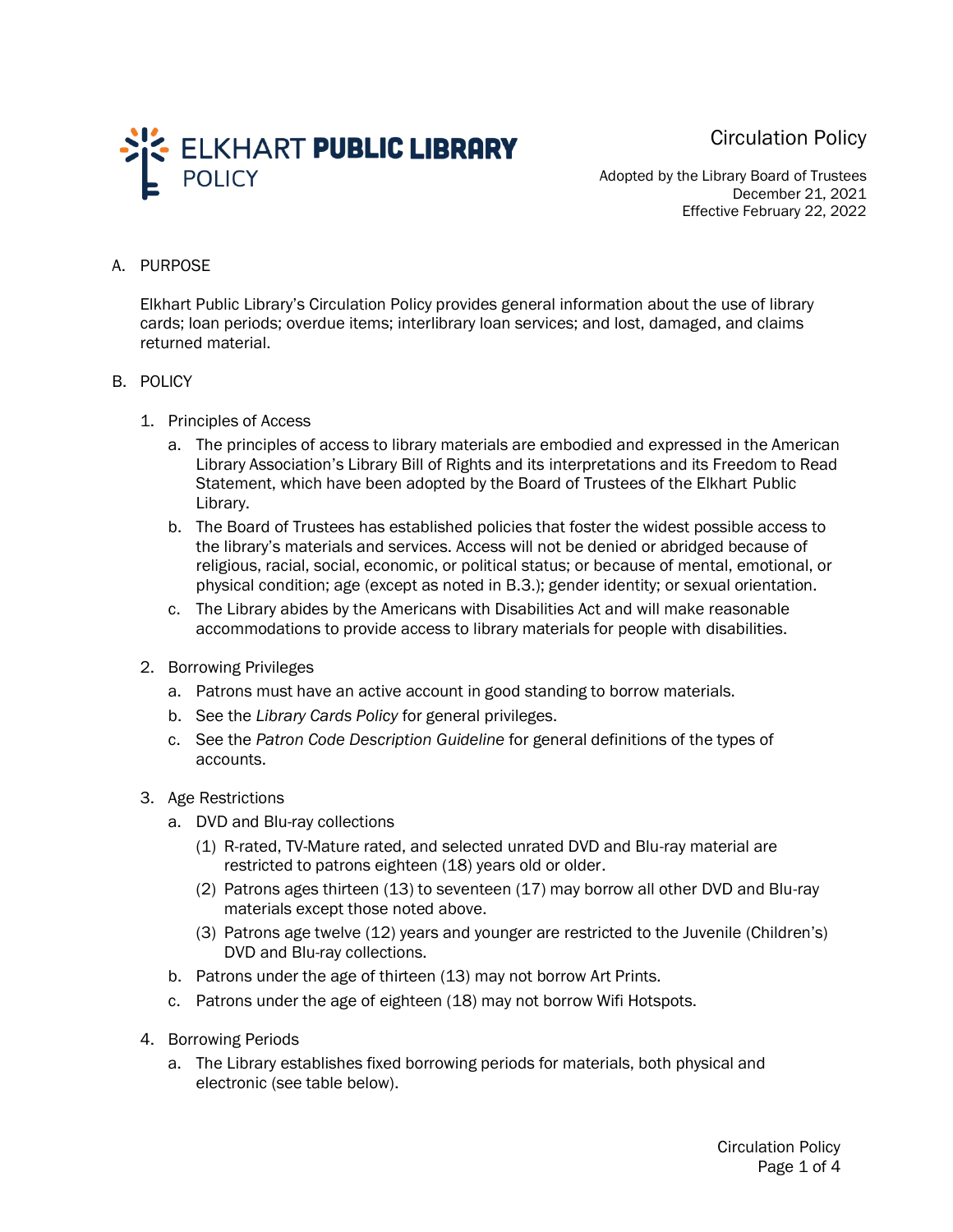| <b>Material</b>     | <b>Borrowing Period</b> | <b>Renewable</b> |
|---------------------|-------------------------|------------------|
| Book                | 21 days                 | Yes              |
| Magazine            | 7 days                  | No               |
| Pamphlet            | 7 days                  | No               |
| <b>Compact Disc</b> | 21 days                 | Yes              |
| DVD & Blu-ray       | 7 days                  | No               |
| <b>Framed Print</b> | 42 days                 | Yes              |
| E-Books             | Varies                  | Varies           |
| E-Audio             | Varies                  | Varies           |
| E-Magazines         | Varies                  | Varies           |
| Wifi Hotspots       | 7 days                  | No               |

- b. Materials borrowed via Home Delivery may have different borrowing periods based upon that department's rotation through the various communities it serves.
- c. Materials borrowed via Interlibrary Loan may have different borrowing periods based on the lending library's terms.
- d. Renewable items may be renewed one time unless there is a hold on the material.
- e. Vacation Loan Period
	- (1) Patrons leaving for extended vacations may request a Vacation Loan Period.
	- (2) Items will be checked out and then immediately renewed with a six (6) week loan period.
	- (3) Only renewable items are allowed.
	- (4) No further renewals after the six (6) weeks.
	- (5) This loan period may not be used for Interlibrary Loan items, items belonging to another library in the consortium, or items with holds.
- f. Teacher Loan Period
	- (1) Teachers may request a Teacher Loan Period.
	- (2) Items will be checked out then immediately renewed with a six (6) week loan period.
	- (3) Only renewable items are allowed.
	- (4) There will be no further renewals on the same items.
	- (5) This loan period may not be used for Interlibrary Loan items, items belonging to another library in the consortium or items with holds.
- 5. Material returned after the due date: Fines and Fees
	- a. Overdue
		- (1) An item is considered overdue the day following its due date.
		- (2) Wifi mobile hotspots and Interlibrary Loan materials incur overdue fines; all other materials do not incur overdue fines.
		- (3) See the *Fee Schedule* for individual charges.
	- b. Lost
		- (1) An item is automatically considered lost when it has been overdue for 31 days (7 days for WiFi mobile hotspots); at that time the patron is billed for the replacement cost of the item.
	- c. Claims Returned
		- (1) If a patron claims to have returned an item, the Library will allow three months for the patron and the library staff to look for the item.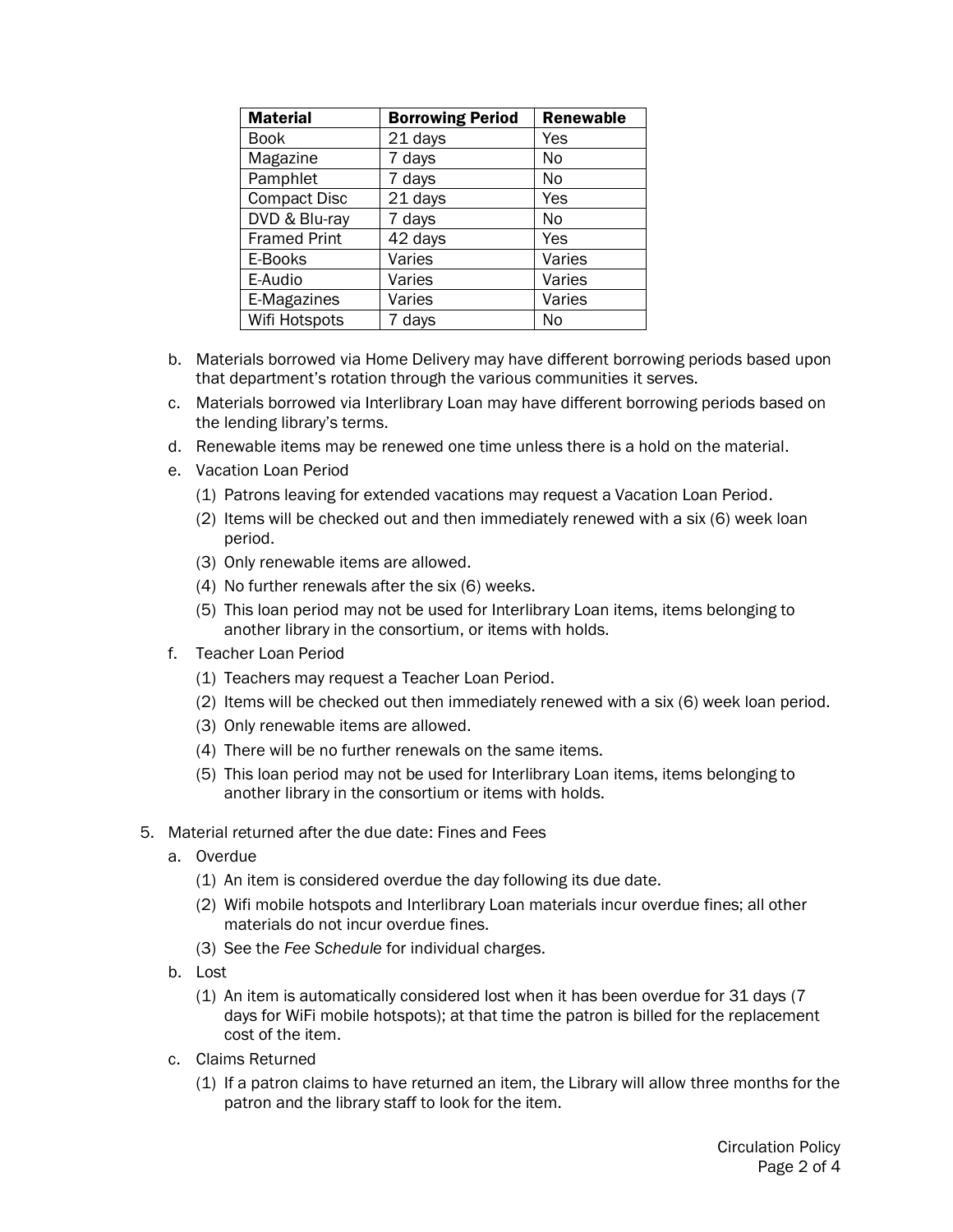- (2) The patron will be billed for the replacement cost of any item not found within three months of the "claims returned" date.
- d. Refunds
	- (1) Lost items paid for and later returned in good condition will be considered for reinstatement to the collections, and refunds may be issued according to the Lost Materials Returned procedure.
	- (2) No refunds will be issued after one year from the date of payment for a lost item.
- 6. Damaged Items
	- a. Patrons will be notified if they return items in a condition requiring cleaning, repairing, etc. Repeated instances will result in loss of borrowing privileges.
	- b. If a patron returns an item with damage that renders the material unsuitable for circulation, the patron will be billed for the cost of replacing the item.

## 7. Holds

- a. Regular holds
	- (1) Generally, items are held for 5 days for patron pickup at the requested EPL or GPL location.
	- (2) Not all items can be put on hold, notably WiFi Hotspots.
	- (3) Some patron cardholder types do not have this privilege, notably Reciprocal Borrowers and PLAC cardholders.
- b. Desk Holds
	- (1) All loanable items may be placed on a desk hold at the request of a patron; these items will be held at the location that owns the item.
	- (2) DVDs and Blu-rays will be held for one hour. All other items are held for 24 hours.
	- (3) Any patron cardholder type may place a desk hold.
- c. Patrons may permit another person to pick up their holds if:
	- (1) The permission is given in person at a circulation desk and
	- (2) The person receiving the permission has an Elkhart Resident card or equivalent.
- d. A parent or legal guardian of a patron age twelve (12) or younger has automatic permission to pick up holds for that patron. However, a patron age twelve (12) or younger may choose to withdraw such permission in person at a circulation desk.
- 8. Permission to know what is currently on another patron's account
	- a. Any patron may give permission for others to know what is currently on that patron's account in person at a circulation desk.
	- b. A parent or a legal guardian of a patron age twelve (12) or younger has automatic permission to know what is currently on the patron's account. However, a patron age twelve (12) or younger may choose to withdraw such permission in person at a circulation desk.
- 9. Interlibrary Loan (ILL)
	- a. Eligible cardholders may request material in most formats not owned by the Library (exceptions may be made for material missing or in-repair).
	- b. Eligibility
		- (1) Must be a Resident cardholder, a Non-Resident Property Owner, an Organization (Agency) Cardholder, a Non-Resident cardholder, or a Business Owner cardholder.